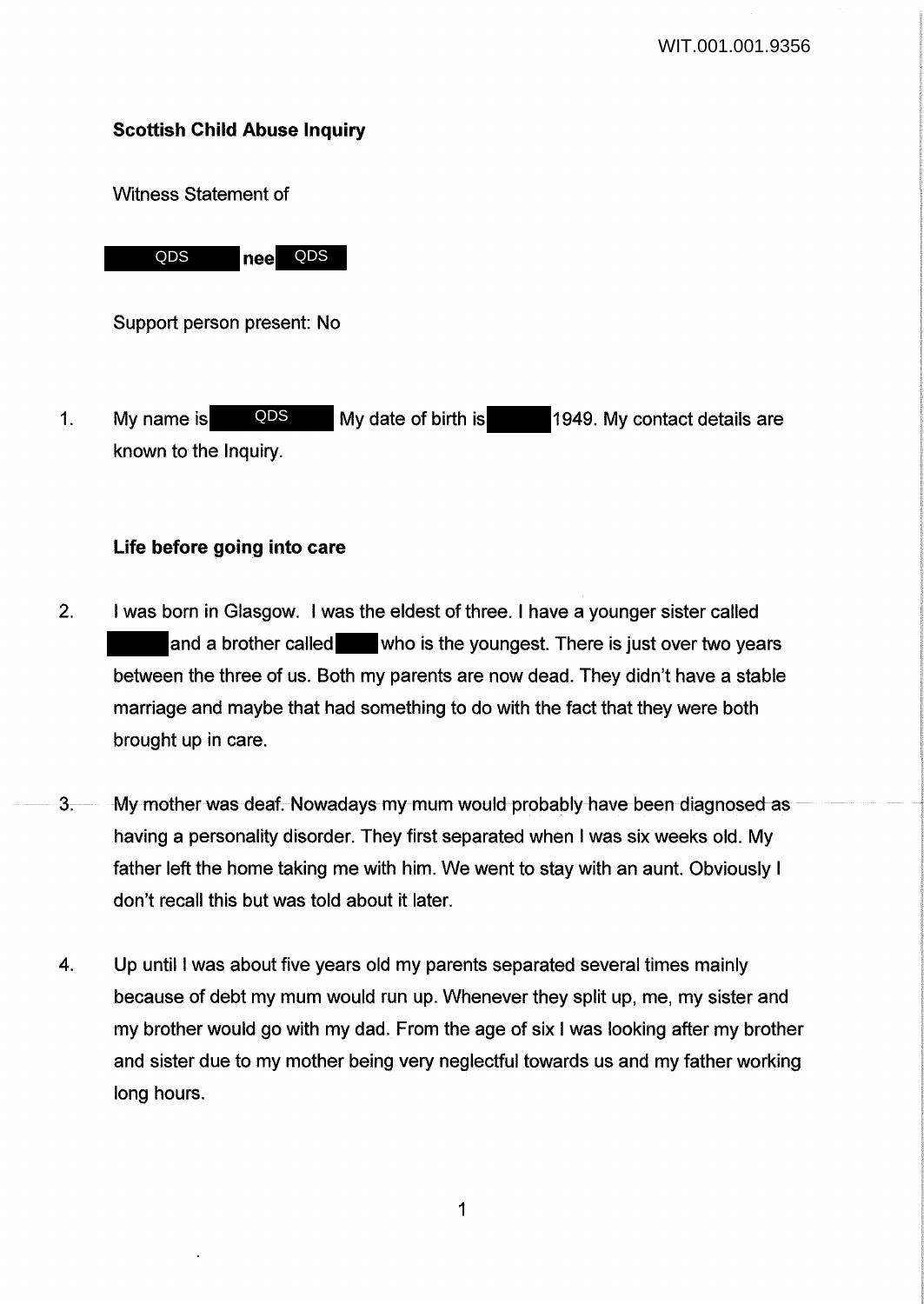- 5. On various occasions my father employed carers to look after us. The first one was an Australian girl called who was very cruel. I don't recall the name of the second one but she simply left after a short while. The third one was called and she was lovely but she left when my mum came back. This was about 1954 when my brother was in hospital with polio.
- 6. My mum then left yet again and I went to live with an aunt but when mum returned we went back to being a family. I never had a good relationship with my mother and I think she was jealous of the relationship I had with my father. Although my mother was back, yet again I was looking after my young brother and sister and was the one who put them out to school.
- 7. Mum eventually left again in May 1957 and I know that at that time there had been talk of the three of us going into care though I'm not sure who was involved in these discussions or what was actually said.
- 8. On one occasion, in school, questions were asked about the clothes I had put on my brother and sister and I was called into the headmistress's office. She asked me who was looking after us and then the RSPCC got involved. My dad was told that arrangements had to be made for us to be properly looked after.
- 9. My sister and I went to a place in Maybole which I later learned was in preparation for us going to Quarriers. We were there from late May till While we were there my brother went to stay with an aunt. The aunt I had previously stayed with was no longer able to look after us due to her husband taking ill.
- 10. Maybole was a lovely place but after a few weeks me and my sister were told we were to meet my father and brother at Glasgow Central Station. I thought we were going home and was distraught when I realised we were going to Quarriers. It was also very traumatic for my father and I recall an aunt telling me they had to get a doctor to him.
- 11. The fact that my father had no choice but to put us into care haunted him all his life.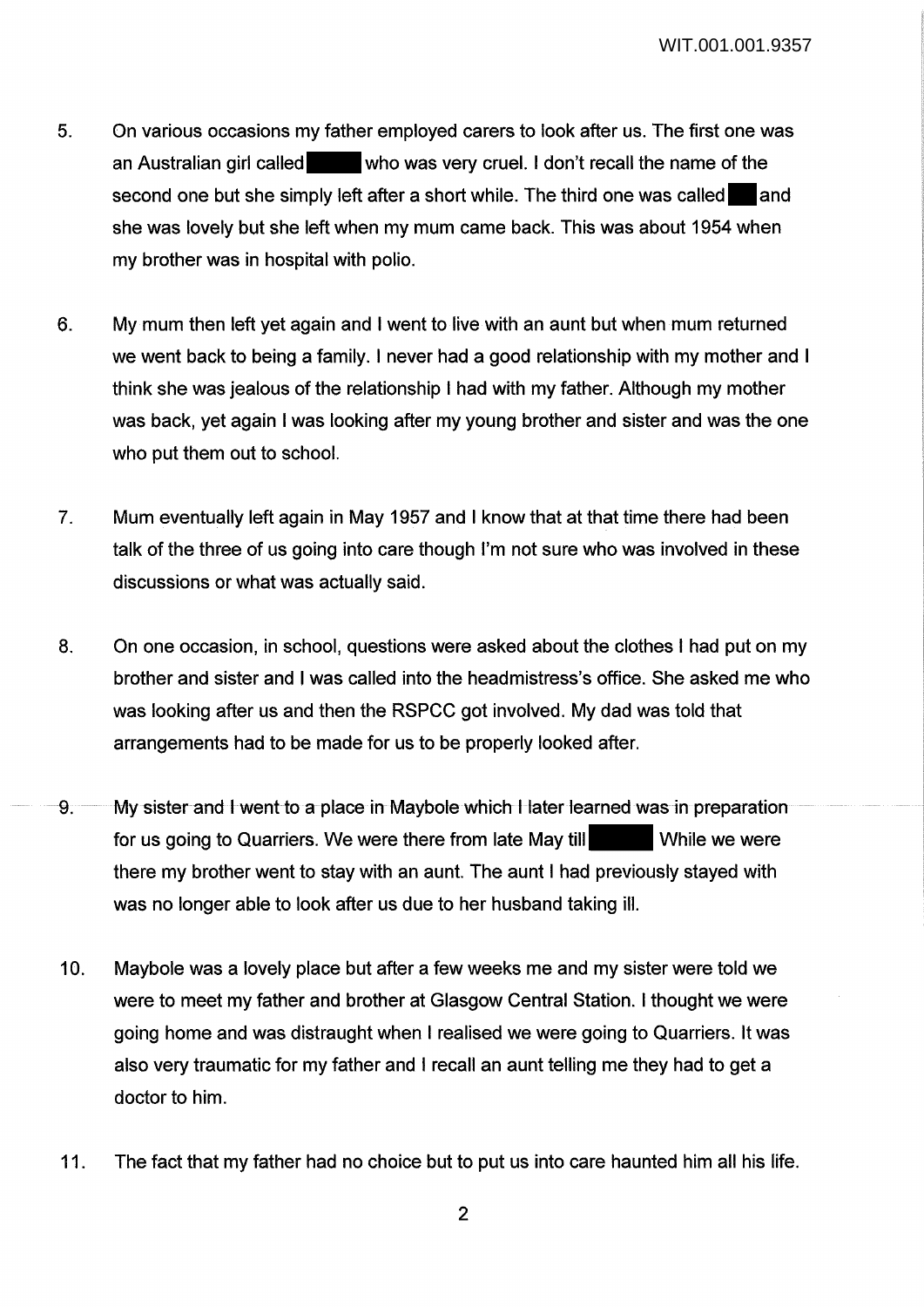I

## **Quarriers, Bridge of Weir**

- 12. On the first day in Quarriers, you went through the admission process in Holmlea, which was the building on the right as you entered. Me and my sister were put into cottage 20 while my brother went into cottage 31.
- 13. My dad was there at first but was called to leave and we didn't get a chance to say goodbye to him. I suppose that was part of their way of trying to help us settle in more easily without getting further upset.
- 14. QAQ? was the house-mother in cottage 20. Quite a few of the cottages had single women in charge of them. Although they were called "cottages", each cottage was actually a huge villa. Mr Munro was the overall superintendent of Quarriers.
- 15. **QAQ?** was quite a distant person and didn't really take a lot to do with the day to day running of the cottage and left it to the older girls. They were aged between twelve and fifteen. The cottage was made up of all girls and there were fourteen or fifteen of us.
- 16. There were four dorms in cottage 20 and myself and slept in the same dorm. We didn't do any chores while in that cottage. QAQ? wasn't a very warm person and I don't recall much interaction with her.
- 17. We were only in cottage 20 for three or four months and the only time we would see our brother would be when he was perhaps walking to school or when our father came to visit.
- 18. As I said earlier, was in cottage 31 which was run by Miss QEH who had trained to be a nurse in Quarriers. She was in her late 50s or early 60s. Cottage 31 was all boys but I'm lead to believe that Miss  $\overline{Q}$ H asked for me and to be transferred there, possibly because our brother was in that cottage.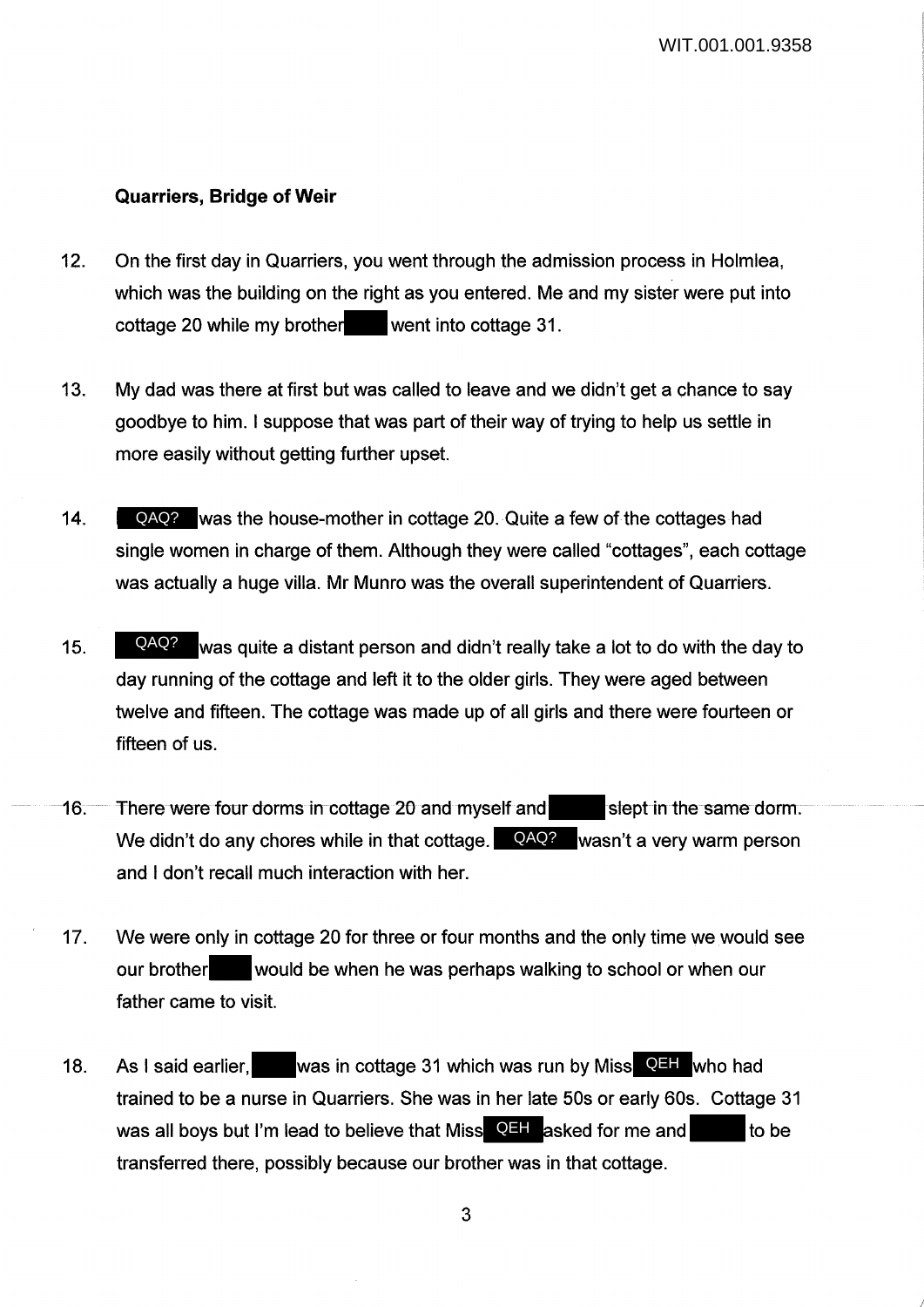- 19. The number of children in cottage 31 fluctuated between twelve and sixteen. It was all boys at first aged between four and fifteen. However, not long after me and arrived other girls also came into the cottage.
- 20. Me and slept in one of the smaller rooms with some young boys aged about four or five. Now and again we would have a cottage aunt who would come and look after us when Miss QHH took the afternoon off which was about once a fortnight.

#### **Routine at Quarriers**

- 21. Downstairs there was a kitchen with a scullery, dining room, a play area with lockers, a bathroom and an anti-room leading to the shed. There was also a parlour which was Miss **QHI** 's personal place and you didn't go in there unless you were invited. The whole place was quite spacious.
- 22. Upstairs there were five bedrooms, two of which were single rooms and the other was Miss **QHF**'s room. The other two were larger dorms with boys in one and girls in the other. When I was about eleven I got a single room as I had become the kitchen girl.
- 23. This meant getting up at 5:30am and start the fire, get the coal in and prep the breakfast, starting the porridge for example. I would help set up the tables and the other children would get up at 6:30am. This was no problem for me as I had been doing chores at home before I went into Quarriers.
- 24. I would help getting the very young ones up. Everyone would make their beds, get dressed then go down for breakfast. We would clean up around the cottage before going to school.
- 25. If a child had wet the bed then it had to be stripped and then you had to report it. The child who had wet the bed would get a smack from Miss QEH I seem to recall that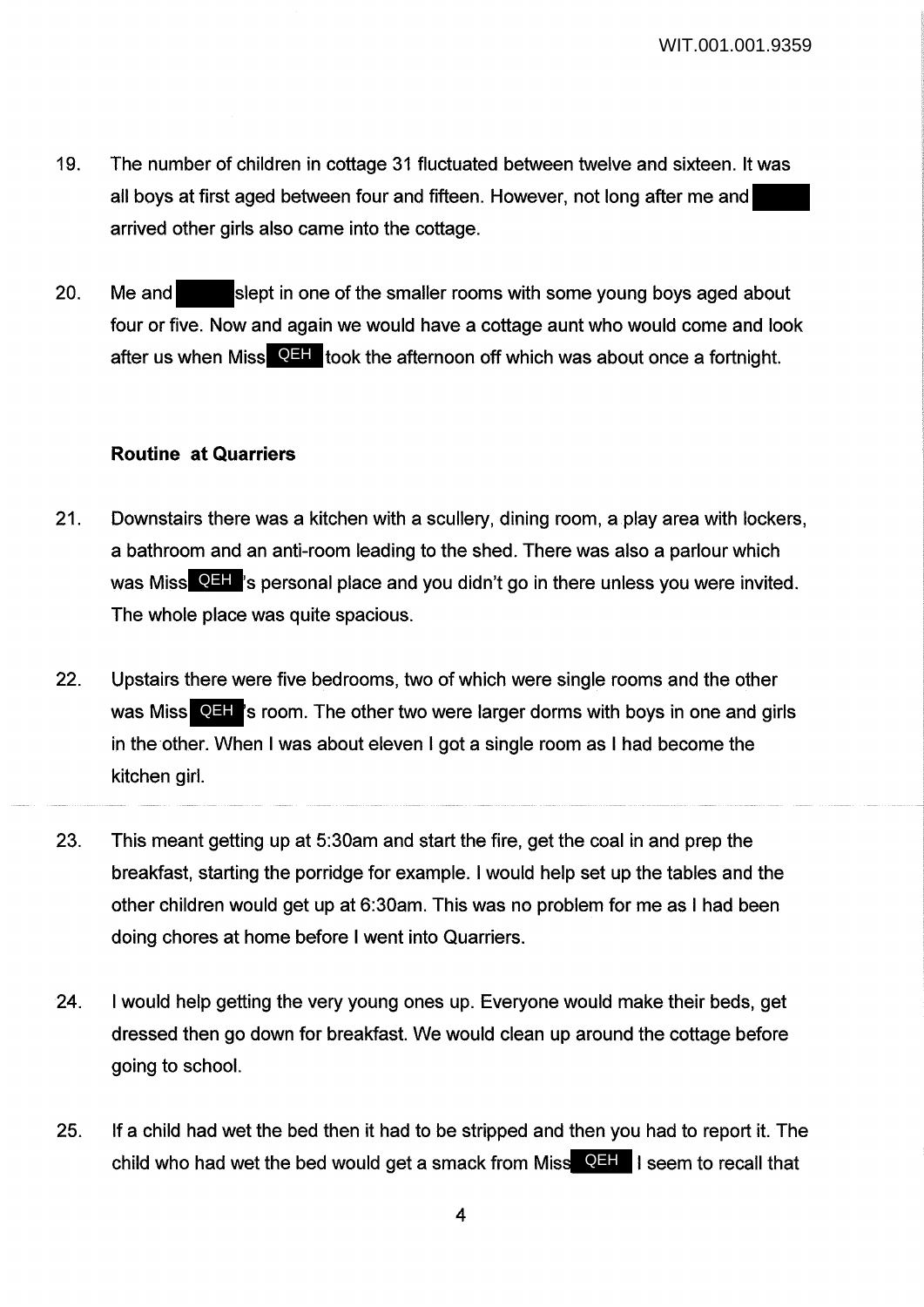chronic bed-wetters would sometimes be woken by Miss **QEH** in the middle of the night.

- 26. Before going to school you were lined up in age order in the shed before walking to school. Miss **QEH** always waited until the first bell had rung which always made us worry about being late.
- 27. After school you went back to your cottage for lunch then it would be back to school for the afternoon session. When you finished school for the day you changed into your work clothes to do your chores.
- 28. We didn't get out to play as often as children from other cottages. It all depended on what sort of mood Miss **QEH** was in and her moods were fairly unpredictable. As often as not we would just sit around reading or sometimes Miss<sup>ta QEH</sup> would let us play board games.
- 29. As I recall we would have a bath at about 6:30pm as we went to bed quite early. I think even the oldest children would be in bed by 8:00pm. Before we went to bed we all had to line up in Miss**, QEH** is sitting room and say "goodnight mum". She always insisted we call her "mum" which I really resented.

Food

30. The food, in general, was lovely. We helped out by peeling the potatoes and prepping the food. We all helped but I would say Miss **QEH** did the majority of the cooking. I was never a good eater but the food was good. However, if you didn't finish a meal, it was put back in front of you at the next meal and then again at the next until you did eat it.

#### **School**

31. I enjoyed school and think it was of a high standard. The teachers were external and I recall that I seemed to have a good relationship with them. The one thing that did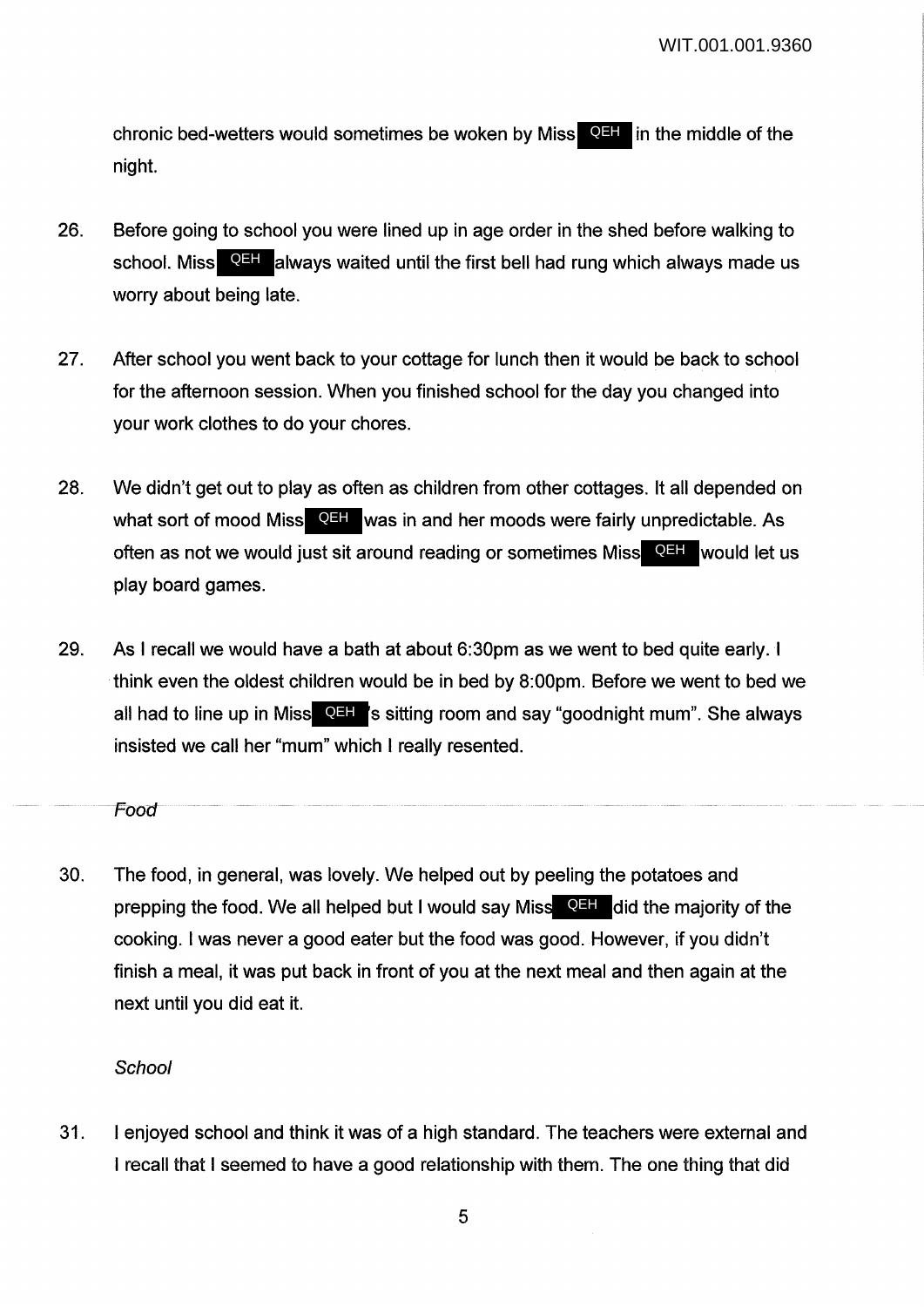affect me later was that I didn't know that there were both Junior and Senior schools until I left Quarriers.

#### **Religion**

32. Quarriers was a very religious place and we went to church three times a week. It was very much Church of Scotland and I recall two brothers arriving who were Catholic. Their crucifixes were taken off them and they weren't allowed to practice their own religion.

## Birthdays and Christmas

- 33. Birthdays weren't celebrated in our cottage though I know that they were in other cottages.
- 34. At Christmas you were given a list from which you could pick something as a present but Miss **QEH** only allowed us to pick certain things like a bible, wellingtons, gloves or a briefcase. We weren't allowed to pick other things like games etc.
- 35. My father would come to visit at Christmas and bring us presents. In fact the other children thought we were well off because we had a father who visited us and brought us things.
- 36. Quarriers, as a whole, did attempt to make things special at Christmas and at other festival times. At Christmas there were two huge Christmas trees and the locals would come for Christmas Carols. There was also a big false chimney that Santa would come down.
- 37. Christmas dinner was always good. There were also fireworks on Guy Fawkes's night and we were always encouraged to dress up at Halloween.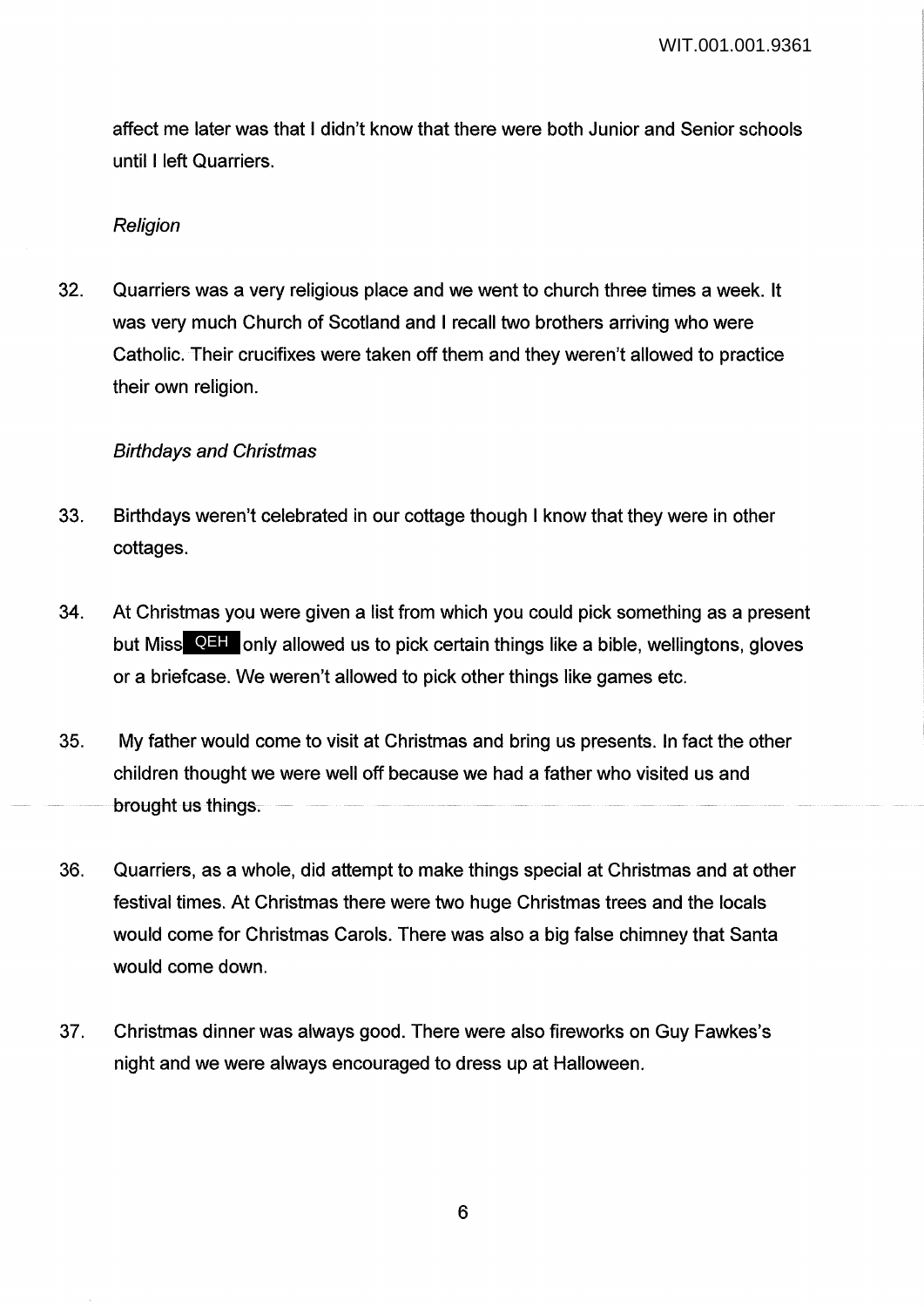# Visits/Inspections

- 38. Our father used to visit us on the last Saturday of every month. This was the only time of the month that he was allowed to visit us. It was always between 2 and 4pm and he would spend the first fifteen minutes talking to Miss<sup> QEH</sup>. He would be there for two hours and we were always begging him to take us home.
- 39. During his annual holidays my dad would also take us home for the full fortnight during which he spent his whole time with us and took us on trips to places like Stirling, Saltcoats, London and others.
- 40. My mother came to see us two or three times. She did send us letters that we never got but I understand that as she would be promising to come and see us but didn't.
- 41. I don't recall seeing any official visitors during my five years there other than the occasion I got an assessment by a female psychiatrist. I don't recall her name at present but it's included in the records I received about my time in Quarriers. It's possible that there were such visitors but I wasn't aware of them.

# **Healthcare**

42. We got regular dental check-ups and vaccinations.

## **Abuse at Quarriers**

- 43. The cottage had a constant sense of fear about it and it was well known amongst the children in the wider village that Miss QEH could be cruel and was not a nice house mother. She could be very violent.
- 44. On a day to day basis there were on going acts of physical aggression by Miss **QHH** towards the children in her care. These could range from lashing out and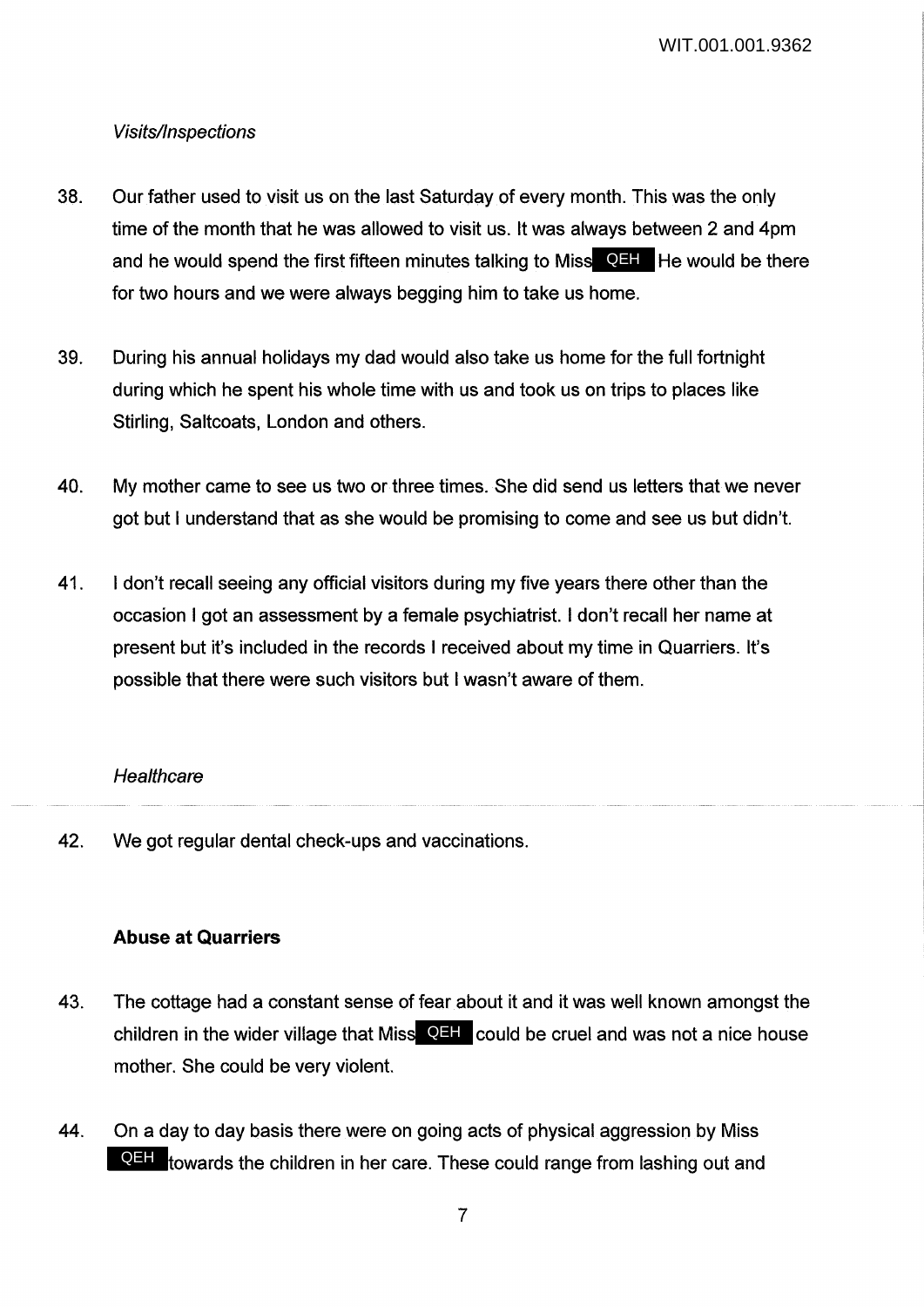hitting us at meal times as she patrolled the dining-room to whacking our heads with the brushes as we brushed our hair. It was just a random thing for her to lash out and kick and punch us.

- 45. There were times when we would be forced to stand on the one spot for hours with our hands on our head which could be for the slightest thing and was, as often as not, simply because Miss**CEH** was in a bad mood.
- 46. She once tried to drown me in a cold bath by holding my head under the water after putting carbolic soap in my mouth. My sister was so upset on seeing this that she threw a shoe at Miss**t QEH** but missed and broke a window. She later got belted for that.
- 47. This distracted Miss **QHI** and gave me the chance to escape. I ran out of the cottage pulling on my pants as I ran. I can't recall what lead to Miss QEH trying to drown me but when she was in a bad mood she would fill up the bath with cold water and we would have to line up and stand in it naked.
- 48. She would then use one of the old scrubbing brushes on us which was really painful and was done until it drew blood. This was a common occurrence as was the washing our mouths out with soap.
- 49. After I ran out of the cottage, I ran off to tell the matron what had happened but rang the wrong door. A couple of the older boys from cottage 31 had come after me and took me back to the cottage. I was terrified and, probably because of my age, I thought she was going to kill me.
- 50. My recollection is that Miss QEH got a fright about what had happened and there were no repercussions for me.
- 51. I was always anxious about being late for school. Miss **QHI** used to line us up at the cottage but would only let us go once the first bell had sounded. This bell was to tell the children to assemble in front of the school while the second one told them to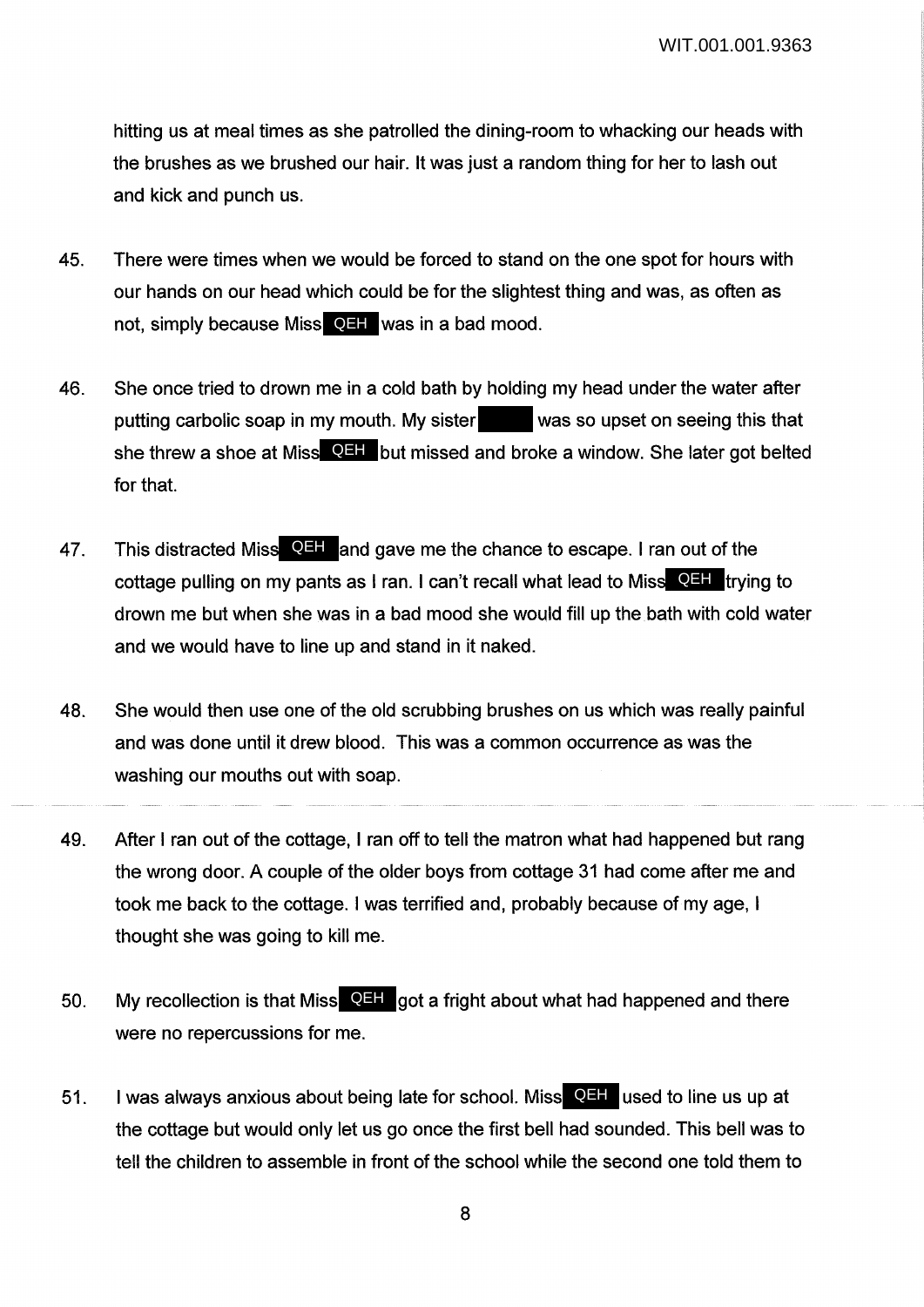go into their classes. There was only a couple of minutes between each bell so it was a mad rush for us to make it in time for the second bell.

- 52. One morning I was in the line waiting for permission to go to school when Miss **QEH** suddenly pulled me from the line-up and kicked me in the stomach. She picked on me because I was so anxious I would be late for school that I was crying.
- 53. I went flying, hit my head off the sink at the back of the shed and fell unconscious. I was recently talking to my brother about this incident. He says he remembers it clearly and recalls thinking I was dead at the time.
- 54. When I came to I was hysterical and the rest of the children were sent off to school while Miss QEH tried to calm me down. She took me up to my bed and Miss QEH again seemed to have got a fright by what had happened. Suddenly she was being very nice to me. I don't recall getting any sort of medical check-up after this incident.
- 55. On an almost weekly occurrence Miss QEH would call some of us out of our bed after she returned from her day off and we would see that she had pulled everything from our lockers. She would shout at us to clear everything up and tidy it away.
- 56. As we did so she would lash out at us with a tawse hitting us wherever she could. It was mainly the older children she did this to, those aged nine and older and there were five of us that it happened to on a regular basis. It tended to happen when she came back from her day off. I just remember the screaming and the marks the belt left on our faces, backs and necks.
- 57. She also had a wooden spoon which she used to hit us on the back of our hands with. This was a regular occurrence and used with some force causing swelling and bruising on our knuckles.
- 58. Miss QEH rarely let us out to play as often as the children from the other cottages. This was why, on the days that she was off, we would make the most of it and get out in the open air and play in the park where there was always lots to do.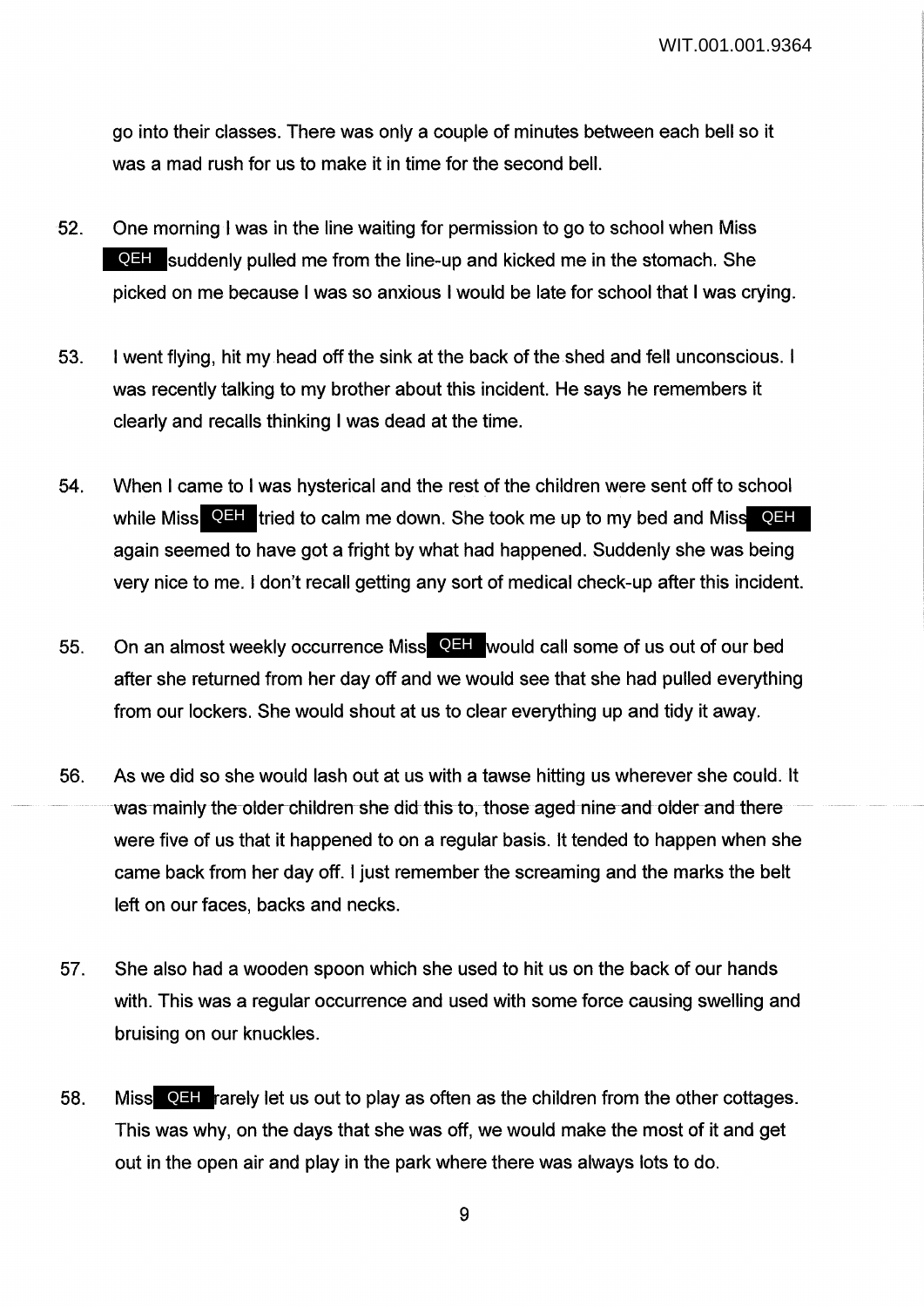- 59. I remember when I was eleven that me and **the same that who was the oldest** boy in the cottage, got sent to Holmlea, the building where the admissions were dealt with, after another house-mother made a complaint about the treatment we were getting from Miss QEH We were stripped and examined for bruises.
- 60. Mr Munro, the Superintendent, was there at the start but left as we started to get examined. I always thought it was a doctor who examined us but I can't say for certain.
- 61. We were asked if Miss QEH had hit us with a stick but we both denied it and denied anything had happened to us. Miss **QEH** had spoken to us before we had gone there and warned us that we weren't to say anything. I recall actually being pleased when we went back and told her we hadn't said anything and her being so pleased with us. I don't recall anybody else ever asking us about bruises on our face or legs.
- 62. One of the worst things I recall happened to a young girl called She was in the home with her sister **Their mum had been murdered and** apparently their dad had done it.
- 63. was quite highly strung and one day she had done something to annoy Miss was made to lie out on the floor and thereafter we were all told to stand on her and all I recall is her screaming in pain. We all felt so guilty about doing that. was only about four years old at the time. My brother also remembers this incident. QEH |
- 64. There was another occasion when my brother had tonsillitis and had difficulty in swallowing. He was trying to eat something and vomited up on to his plate. Miss **QEH** thereafter made him eat the lot, vomit and all.
- 65. My sister was once caught eating paper and Miss QEH cut up lots of paper and put it on a plate. She then made **the seat** it until she was sick. On another occasion was made to scrub the stone floor of the shed and when she was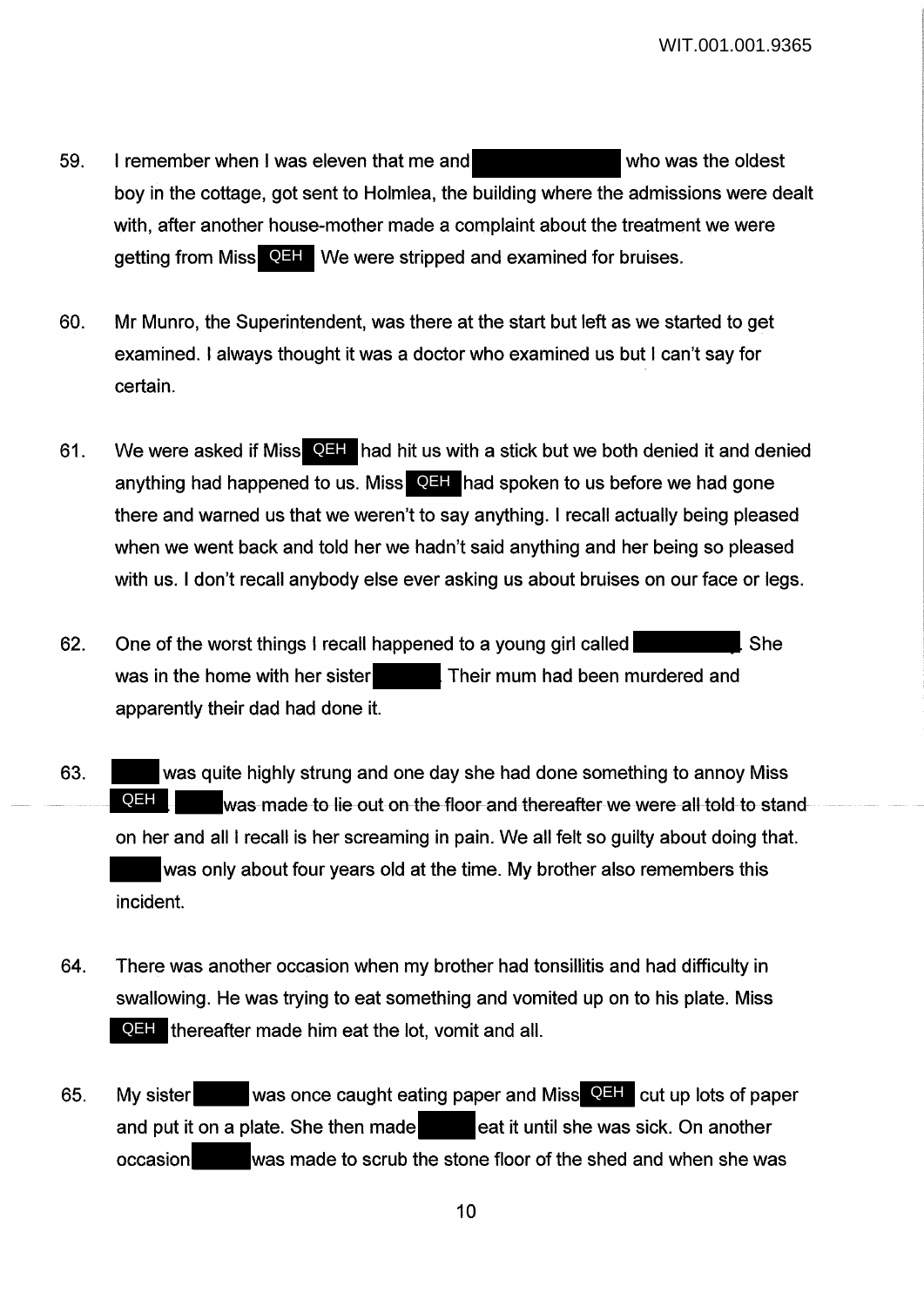finished she was made to stand there and had buckets of cold water thrown over her.

- 66. This was in winter, late in the evening and the shed was freezing and scary to a child of 's age. The beetles and spiders that were crawling around the place terrified her as did the whole experience.
- 67. In Quarriers they normally gave out sweets to the children on a Saturday but this was usually withheld from us in our cottage. I remember I once stole a Mars Bar and got belted when I got caught.
- 68. On another occasion I was going to a dance once and took a bracelet to go with the dress I was wearing. I got caught and Miss **QHI** battered me with the belt. She then referred me to the superintendent who in turn referred me for petty pilfering and to have a psychiatric assessment.
- 69. The conclusion of the report was highly critical of Miss**CEH**'s day to day management of the children in her care and me specifically. The report said that, rather than me being a child embarking on a criminal career, it was clear I was simply trying to adjust to what was a harsh regime.
- 70. Miss QHI always made a distinction between orphans and those of us that came from broken homes. She was very derogatory to those of us from broken homes. The exception to this was in the days leading up to our father visiting us when she would suddenly be very nice to us.
- 71. We ran away from Quarriers on three times and on each occasion I got the belt.
- 72. A few months after I left the home I was in my dad's house when my brother showed up at the door with a cut on his head. He had run away from Quarriers and had walked all the way from there to my dad's house in the East End of Glasgow which was a walk of about fifteen miles.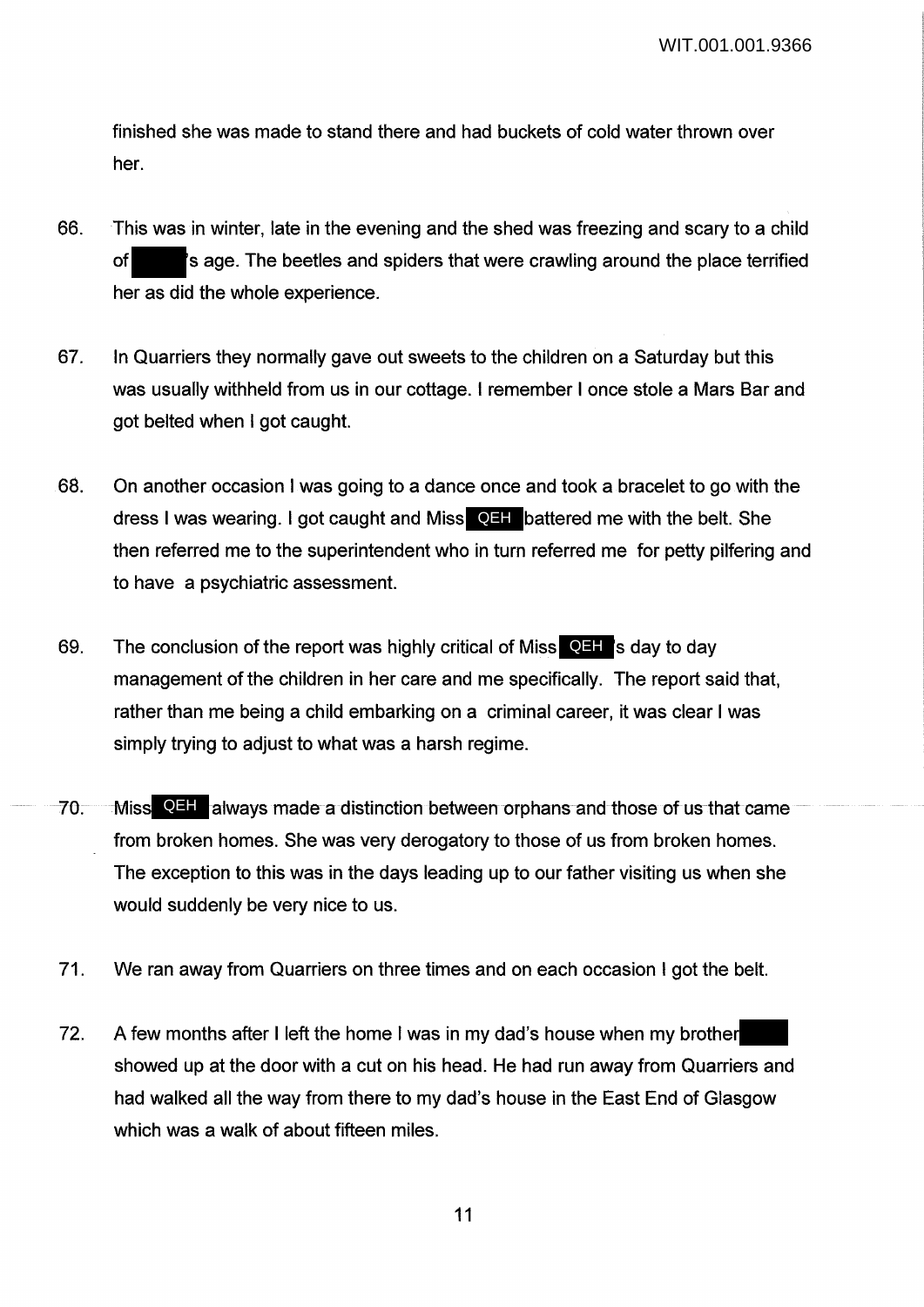- 73. It transpired that what had happened was that Miss **QEH** had struck him with a metal tray for no apparent reason. My dad kept him there overnight then, the next day, took the day off work and went to Quarriers with
- 74. I don't know what was said but I know my dad had been extremely angry and as a result of whatever he said to them was moved to Cottage 42 and my sister was moved to Cottage 12.

## **Leaving Quarriers**

- 75. Before my thirteenth birthday, my dad made an application for me to leave and come home and live with him in the East End of Glasgow. This was to help me to learn how to look after my siblings when they came home.
- 76. Bill Dunbar, a social worker, appraised my dad's home and eventually approval was given for me to go home. The home gave me clothes for leaving and it was a big thing among the other children that I was leaving.
- 77. I was somewhat apprehensive about leaving as it had been so long since I had lived with my father.

#### **Reporting of abuse at Quarriers**

78. I didn't report the abuse to anybody at the time. I don't suppose anybody would have listened and it was probably a sign of the times we lived in. I did talk to Bill Dunbar many years later when we attended Miss **QEH** is funeral. From what he said at the time, it was clear that he knew what Miss **QEH** had been like.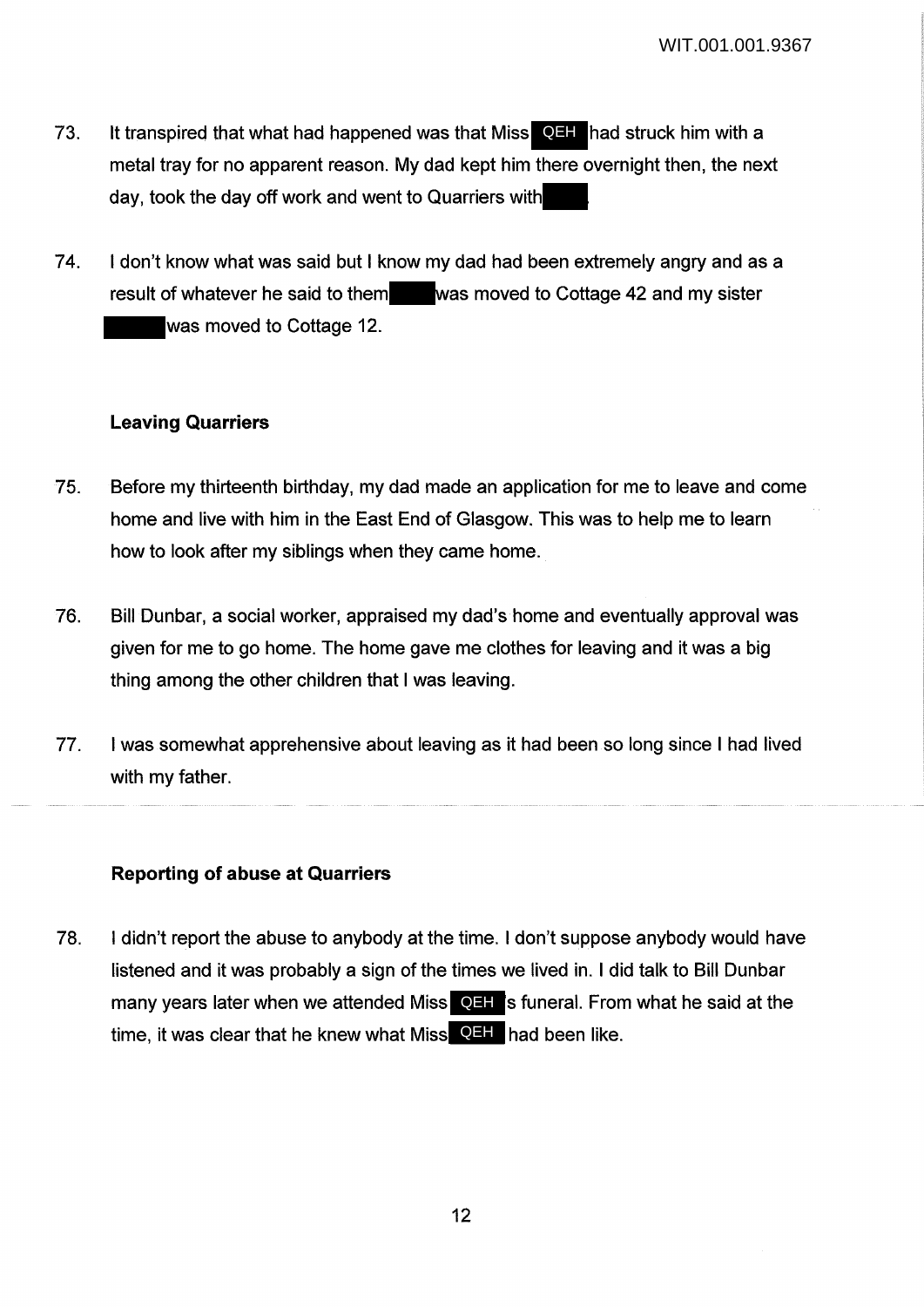## **Life after being in care**

- 79. I went to Dennistoun Secondary but spent a lot of time on my own as my father was working long hours. It was difficult for me as I was so different from the other kids at the school. I started school at the start of the last term of first year.
- 80. I realised that my education was above the others but it was only then that I discovered I was at a Junior Secondary School whereas I had passed exams that would have allowed me to go to a Senior Secondary School. However, I simply didn't want to move to yet another school so I stayed. I think this was down to a lack of confidence on my part.
- 81. I left school at fifteen and went into a C&A factory. I had been good at gym and had wanted to be a gym teacher but, again, that would have meant going to a Senior Secondary School and I just didn't have the self-confidence to do so.
- 82. I was diagnosed as having anxiety attacks at seventeen and social phobias began to materialize so they put me onto diazepam. They then put me into a rehabilitation centre and while there I went through college. One day I was standing waiting to get another prescription but decided that was not where I wanted to be in my life.
- 83. I didn't fill in the prescription that time and that was it, I was off diazepam. It wasn't easy but I was determined to do it.
- 84. I got married when I was twenty and had two children, a boy and a girl. It was only when my children were born that I felt I could put my past behind me. Having my children changed my life and though my son died of a heart condition a year ago, his children stay with me regularly.
- 85. When I was thirty I went to college and got five Highers. I then went to university and got a degree. I went into social work and worked in South Lanarkshire for thirty years before retiring in July 2017 though that was due to back problems. I've been asked to go back on a part-time basis when that is cured.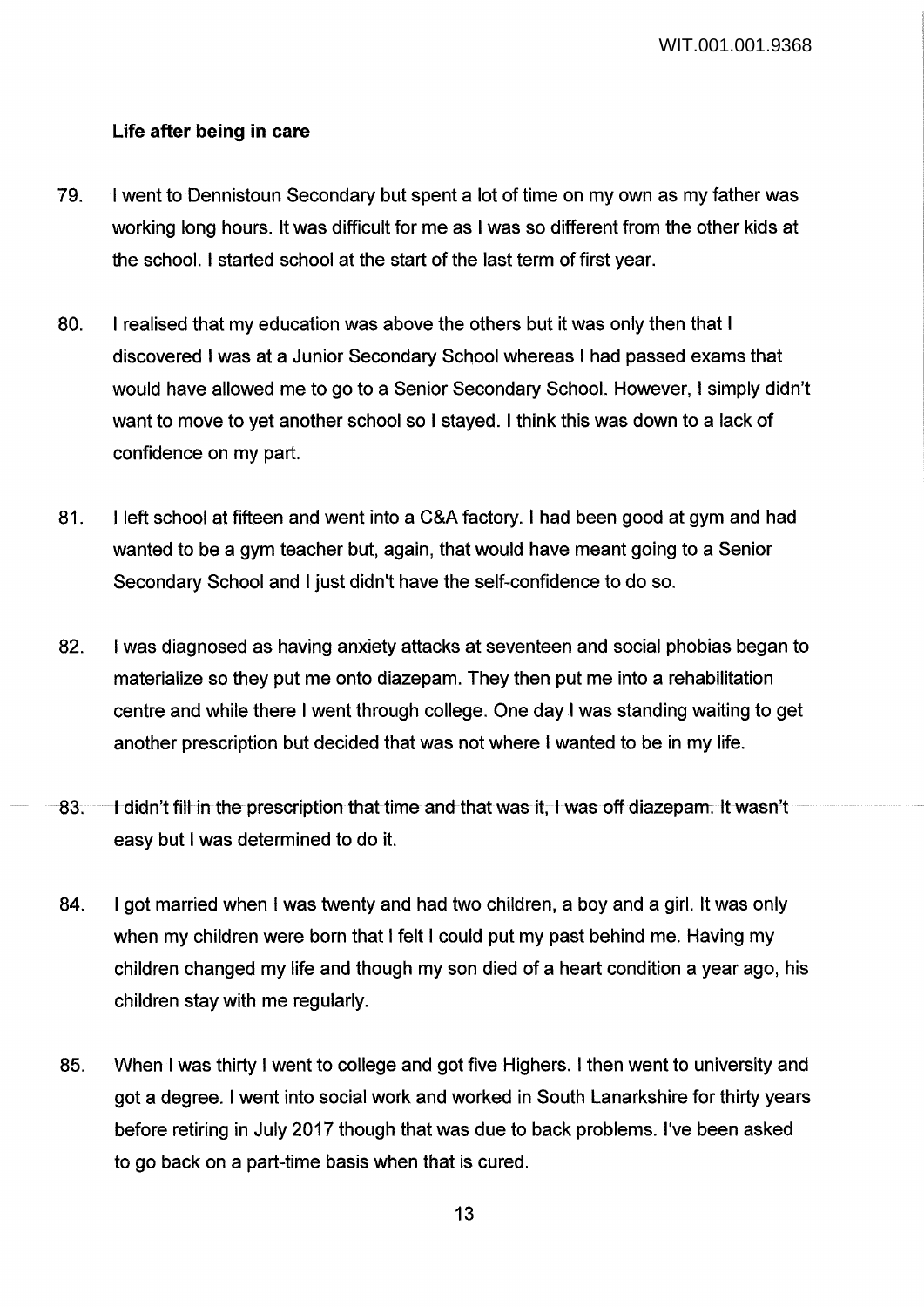#### **Impact**

- 86. I think being in Quarriers affected me specifically in my work as a social worker. My experiences probably led me to taking a higher interest level in children I deal with. I feel I find it easier to recognise a hidden fear within children. Because of it I feel it perhaps made me better able to have a better insight to children who came from an abusive background.
- 87. It did impact on my early education as I was left without the confidence that was necessary for me to go to a Senior Secondary . The anxiety and social phobias I had in my late teens were certainly linked to my time in Quarriers and had a big impact on how I was able or unable to interact with social groups. The fact that there was no preparation for me leaving Quarriers was certainly something that impacted on me.

#### **Records**

88. I got some records back in the 80's or 90's . Not long ago I went back and this time they released more records which included letters from my mum and an assessment I received when I was ten.

## **Other information**

- 89. There were good things in Quarriers and it does annoy me that Quarriers has been completely blackened. For instance **in QCY/QCZ** in Cottage 12 and the parents in Cottage 42, the cottages my brother and sister moved to, were lovely.
- 90. I don't think Miss QEH was fit to look after children. I think Quarriers knew this but didn't know how to go about removing her from the post. Even the cottage aunts, who looked after us when she had a day off, knew what she was like and I'm sure would have passed this on to those in charge.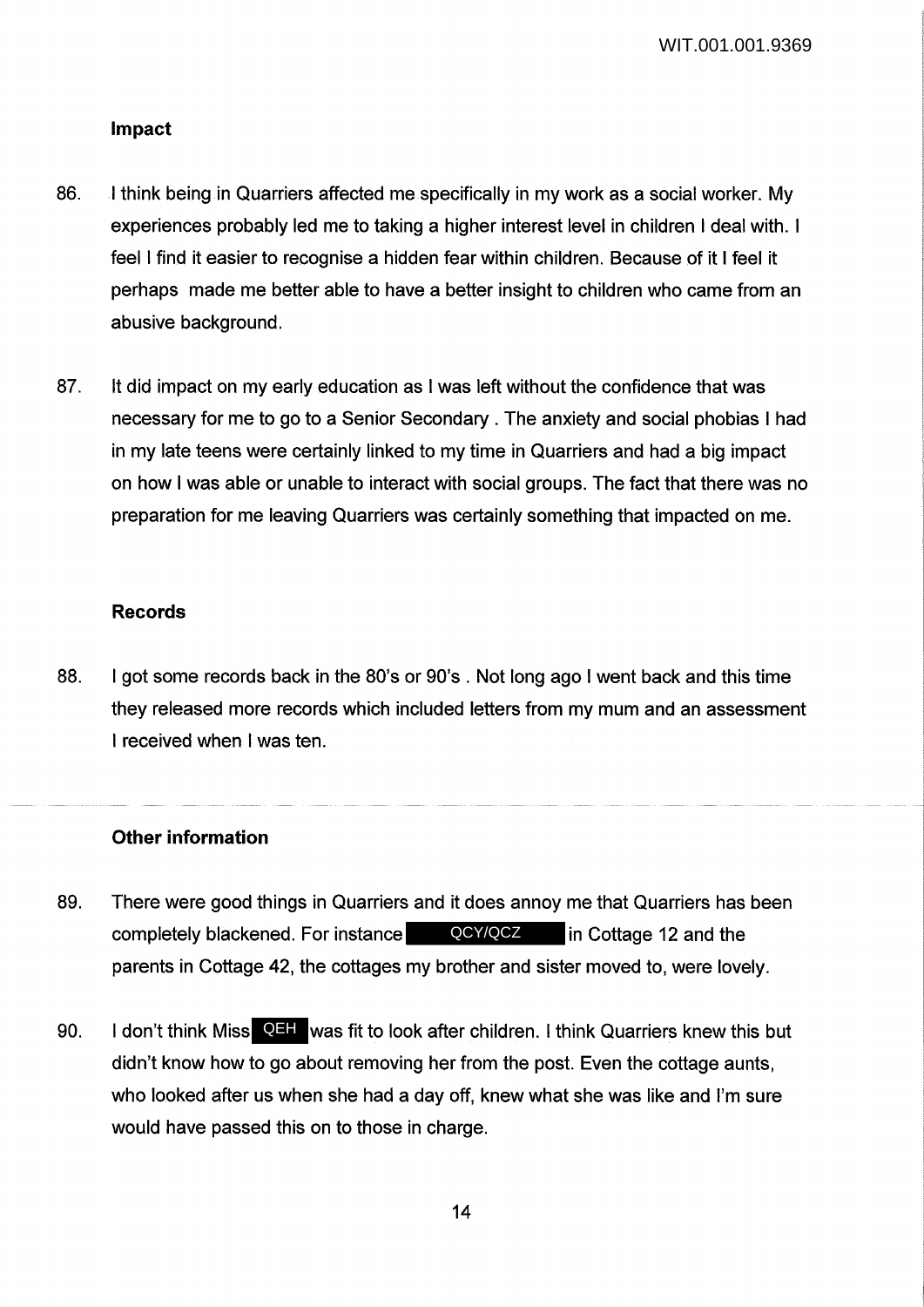- 91. I know how difficult it is for a child to report an abuser, especially when they have to live with the abuser. I recall how pleased I was with myself that I didn't report Miss QEH when I was assessed. I was pleased simply because of how nice she was to me afterwards.
- 92. I think a therapeutic intervention would be better. It would have been better if I had been spoken to rather than examined. The examination process is maybe too traumatic an experience for a young child and it was not an environment to encourage a child to speak.

## Views on foster care

- 93. I feel there is insufficient monitoring of foster carers and of the children going into foster care. I feel councils were lax in maintaining contact with the foster carers. There should be more vetting done and, when complaints are made, they should be properly investigated and where it's warranted action should be taken.
- 94. Children should be listened to. I think it really comes down to more supervision and monitoring. The biggest problem is the lack of staff which meant people were carrying too big a case-load. Some were carrying thirty to forty cases. To build up a proper rapport the case-load should be no more than ten or fifteen to allow staff the time to build up the necessary face to face contact.

#### Views on children being sent abroad

95. Children at Quarriers at the age of twelve were selected to go to Australia or Canada. Some families were even split up. It was put over as a great opportunity and a big thing was made of it. I remember and and were two boys selected.